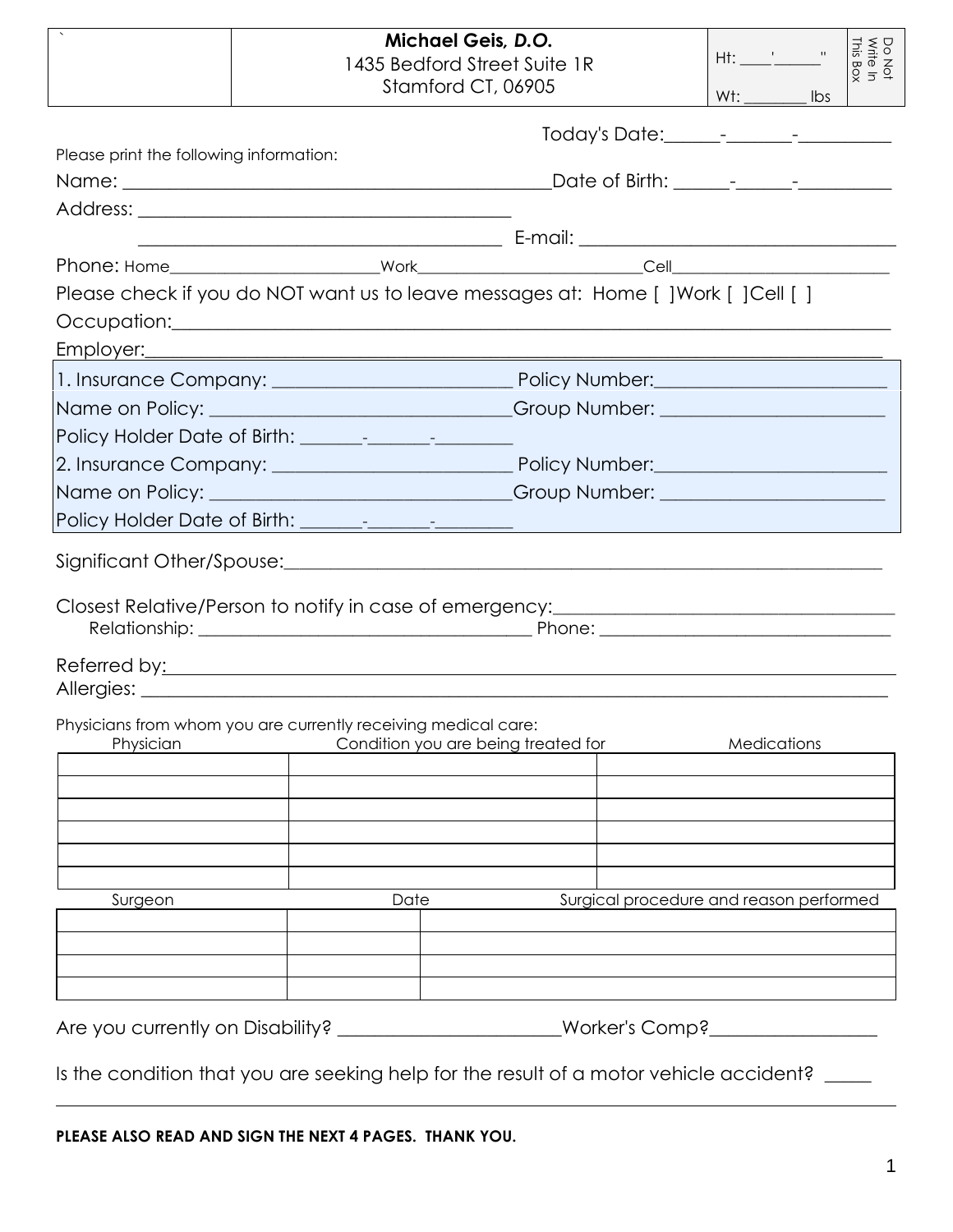# **Michael Geis, D.O.**

1435 Bedford Street Suite 1R Stamford CT, 06905

## **Private Contract**

This agreement is between Michael Geis, D.O. whose place of business is 1435 Bedford Street Suite 1R Stamford CT, 06905 and Patient: Who resides at:

\_\_\_\_\_\_\_\_\_\_\_\_\_\_\_\_\_\_\_\_\_\_\_\_\_\_\_\_\_\_\_

Patient or his/her legal representative agrees, understands and expressly acknowledges the following:

#### **Initial**

 Patient or his/her legal representative accepts full responsibility for payment of the physician's charge for all services furnished by the physician.

Patient or his/her legal representative understands that insurance limits do not apply to what the physician may charge for items or services furnished by the physician.

 Patient or his/her legal representative acknowledges that the patient is not currently in an emergency or urgent health care situation.

 Patient or his/her legal representative acknowledges that a copy of this contract has been made available to him/her.

Executed on:

**\_\_\_\_\_\_\_\_\_\_\_\_\_\_\_\_\_\_\_**

Date

By:

Patient or his/her legal representative

And:

Michael Geis, D.O.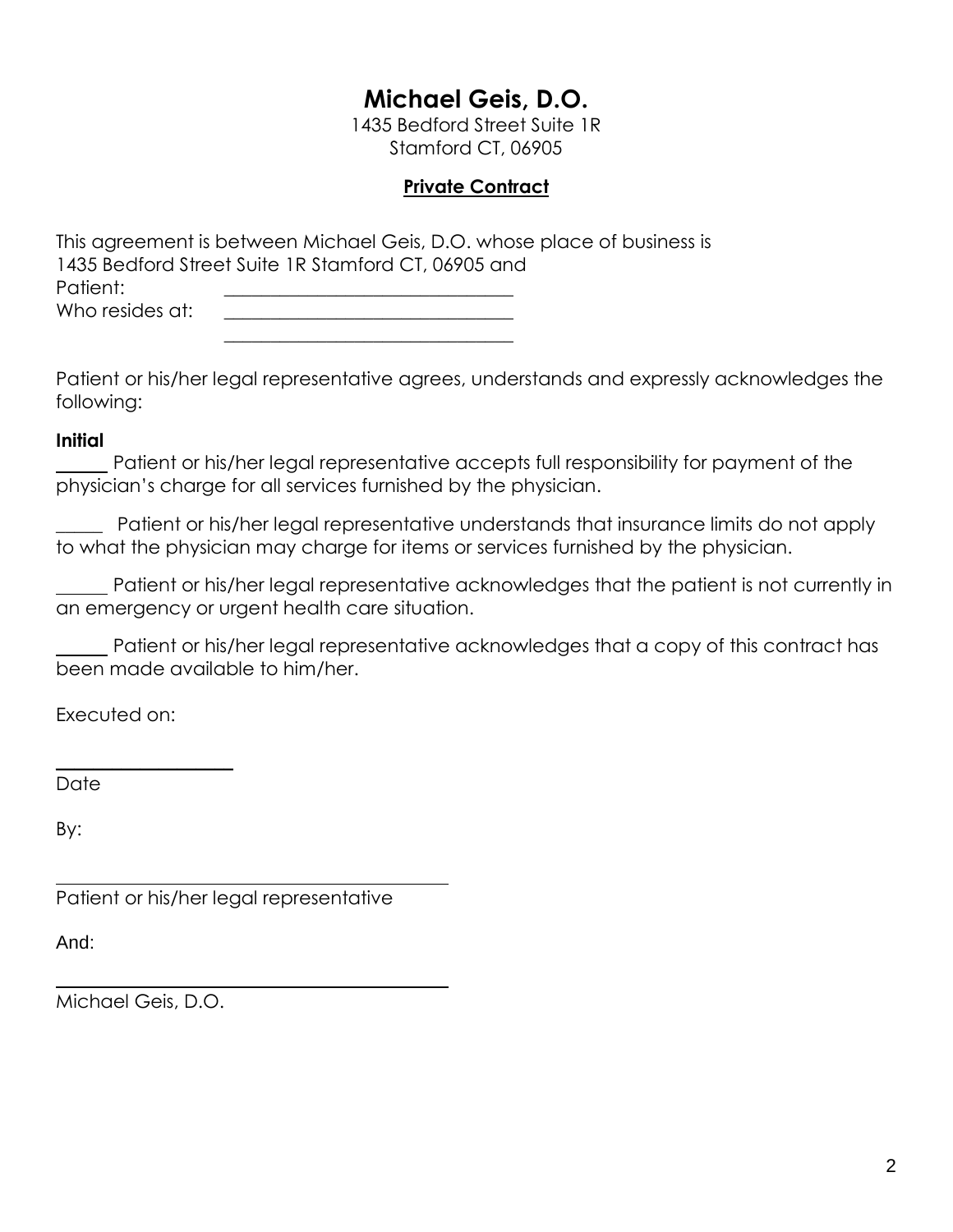## **Michael Geis, D.O.** 1435 Bedford Street Suite 1R Stamford CT, 06905

Today's Date: \_\_\_\_\_\_-\_\_\_\_\_\_\_-\_\_\_\_\_\_\_\_\_\_\_\_\_\_\_

Name: \_\_\_\_\_\_\_\_\_\_\_\_\_\_\_\_\_\_\_\_\_\_\_\_\_\_\_\_\_\_\_\_\_\_\_\_\_\_\_Date of Birth: \_\_\_\_\_\_\_-\_\_\_\_\_\_\_-\_\_\_\_\_\_\_\_\_\_\_\_\_\_

Please print

## **1. Permission to Share Information with Health providers:**

### **If you want the doctor to share your medical information with other health providers so that we may function as a team please give permission:**

Signature: \_\_\_\_\_\_\_\_\_\_\_\_\_\_\_\_\_\_\_\_\_\_\_\_\_\_\_\_\_\_\_\_\_\_\_\_\_\_\_\_\_\_ Date: \_\_\_\_\_\_\_\_\_\_\_\_\_\_\_\_\_\_\_\_\_\_\_

[] Please contact me before sharing any information with my other health providers.

### **2. Permission to release information to Insurance Carriers:**

**We must have your authorization in order to respond to any correspondence from your insurance carrier.** At times we receive Explanation of Benefits forms from insurance carriers. They may have used incorrect codes or they may classify codes incorrectly. We have form letters to send to correct these errors in order for you to receive appropriate reimbursement. Please sign below so that we may help you obtain reimbursement.

I give permission to this office to release medical information to my health insurance company.

Signature: \_\_\_\_\_\_\_\_\_\_\_\_\_\_\_\_\_\_\_\_\_\_\_\_\_\_\_\_\_\_\_\_\_\_\_\_\_\_\_\_\_\_ Date: \_\_\_\_\_\_\_\_\_\_\_\_\_\_\_\_\_\_\_\_\_\_\_

[ ] Please contact me when you receive **any** requests for information from my insurance carrier.

[] Please contact only when there are requests for copies of your office notes.

## **3. Patient Privacy Policy:**

I have read and understand Dr. Geis' attached Patient Privacy Policy. In respect to patients' privacy and security and the requirements of the Health Information Privacy Act (HIPA), I agree to maintain the Patient's Privacy Policy of this office.

Signature: \_\_\_\_\_\_\_\_\_\_\_\_\_\_\_\_\_\_\_\_\_\_\_\_\_\_\_\_\_\_\_\_\_\_\_\_\_\_\_\_\_\_ Date: \_\_\_\_\_\_\_\_\_\_\_\_\_\_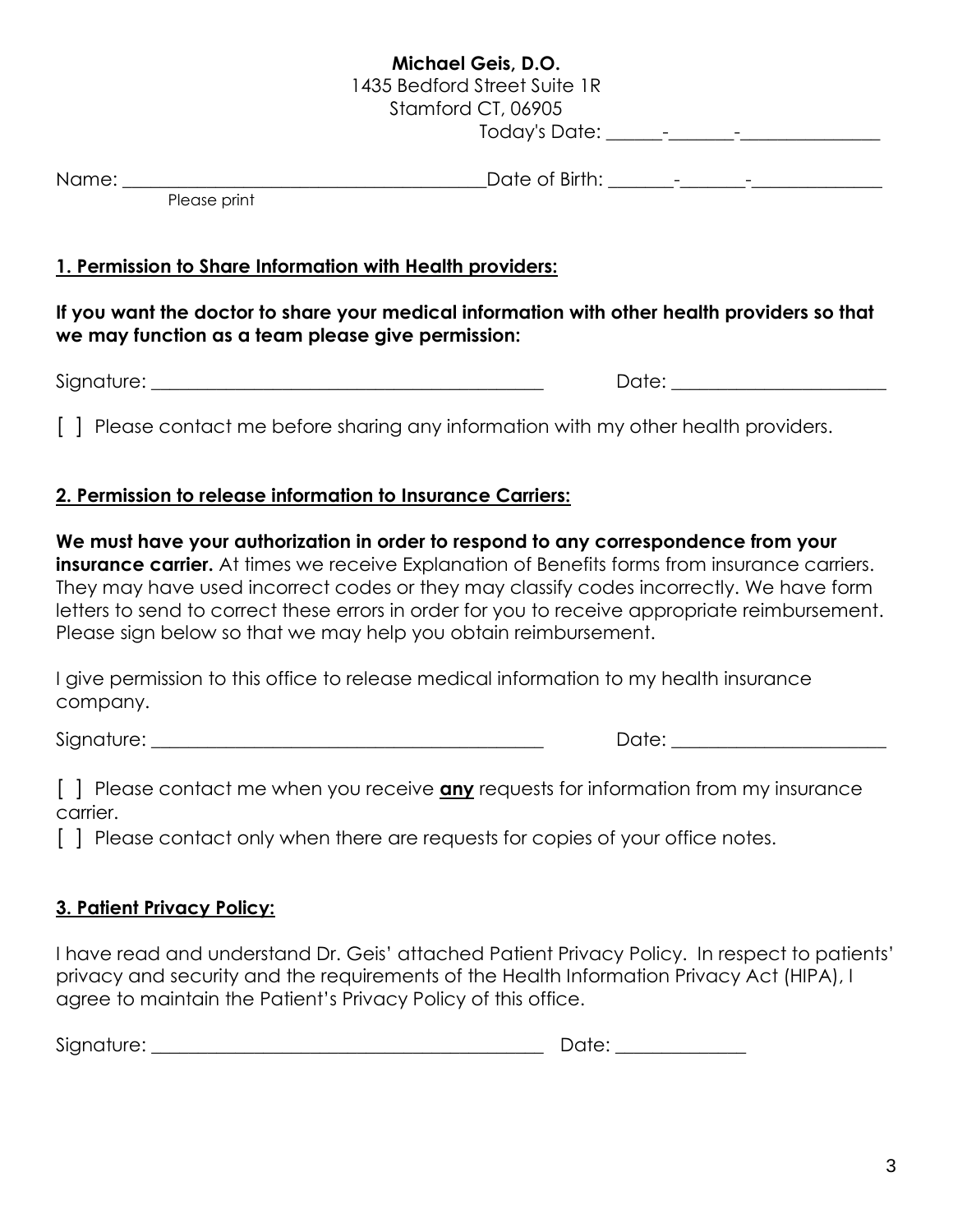### **Michael Geis, D.O.** 1435 Bedford Street Suite 1R Stamford CT, 06905

#### **Welcome:**

To help you get acquainted with the office, we have prepared a few words about our policies and fees. Please read this so that you understand the guidelines and sign below.

#### **Office hours:**

Office hours are on Monday-Friday. We make every effort to examine newborn infants as soon after birth as possible.

#### **Your Appointment:**

Your appointment is time set aside for you to see the Doctor. We have a twenty-four (24) hour cancellation policy: if you cancel an appointment less than 24 hours prior to its scheduled time **you will be billed one-half the visit fee.** A message may be left on our answering machine at any time to cancel your appointment. The earlier you can inform us of a change in your plans, the more efficient use we can make of our time. We also respect your time and make every effort to be punctual for your appointment.

#### **Fragrances:**

Some of our patients are allergic to environmental pollutants such as perfumes and hair sprays, we would appreciate it if you refrain from wearing these to the office.

#### **Fees & Payment:**

Regardless of insurance we require payment for services at the time they are provided. We supply a standard itemized receipt that you may submit to your insurance company in case you qualify for reimbursement. We regret that we are unable to accept assignment from your insurance carrier.

If your check is returned from the bank we will add a \$30.00 "returned check" fee to your account.

#### **Children:**

Children must be supervised and remain in the waiting area only. Please do not allow children to roam about other rooms or open closed doors. Beware of scalding HOT water in bathroom sink.

Thank you for taking your time to read this policy sheet. If you have any questions please ask them now.

We understand that you have come here to seek specialized treatment and we will endeavor to assist you in a speedy recovery, but of course we cannot guarantee any specific result.

I have read and understand the above office policy and consent to treatment by Dr. Geis.

signature date date date of the state of the state date of the state date of the state date of the state of the state of the state of the state of the state of the state of the state of the state of the state of the state

 $\_$  , and the set of the set of the set of the set of the set of the set of the set of the set of the set of the set of the set of the set of the set of the set of the set of the set of the set of the set of the set of th

print name

\_\_\_\_\_\_\_\_\_\_\_\_\_\_\_\_\_\_\_\_\_\_\_\_\_\_\_\_\_\_\_\_\_\_\_\_\_\_\_\_\_\_\_\_\_\_\_\_\_\_\_\_\_\_\_\_\_\_\_\_\_\_\_\_\_\_\_\_\_\_\_\_